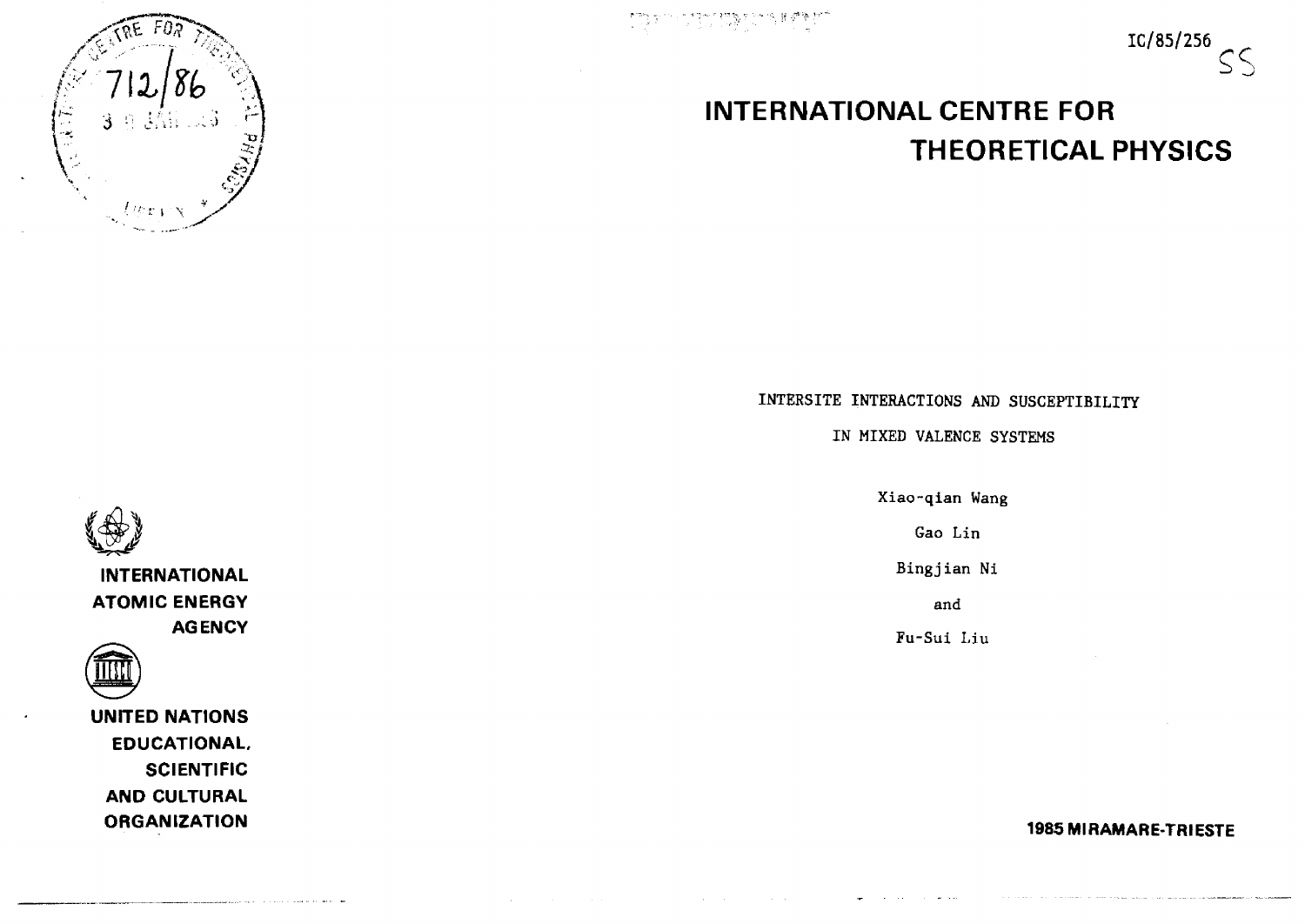A.

Å

A. Å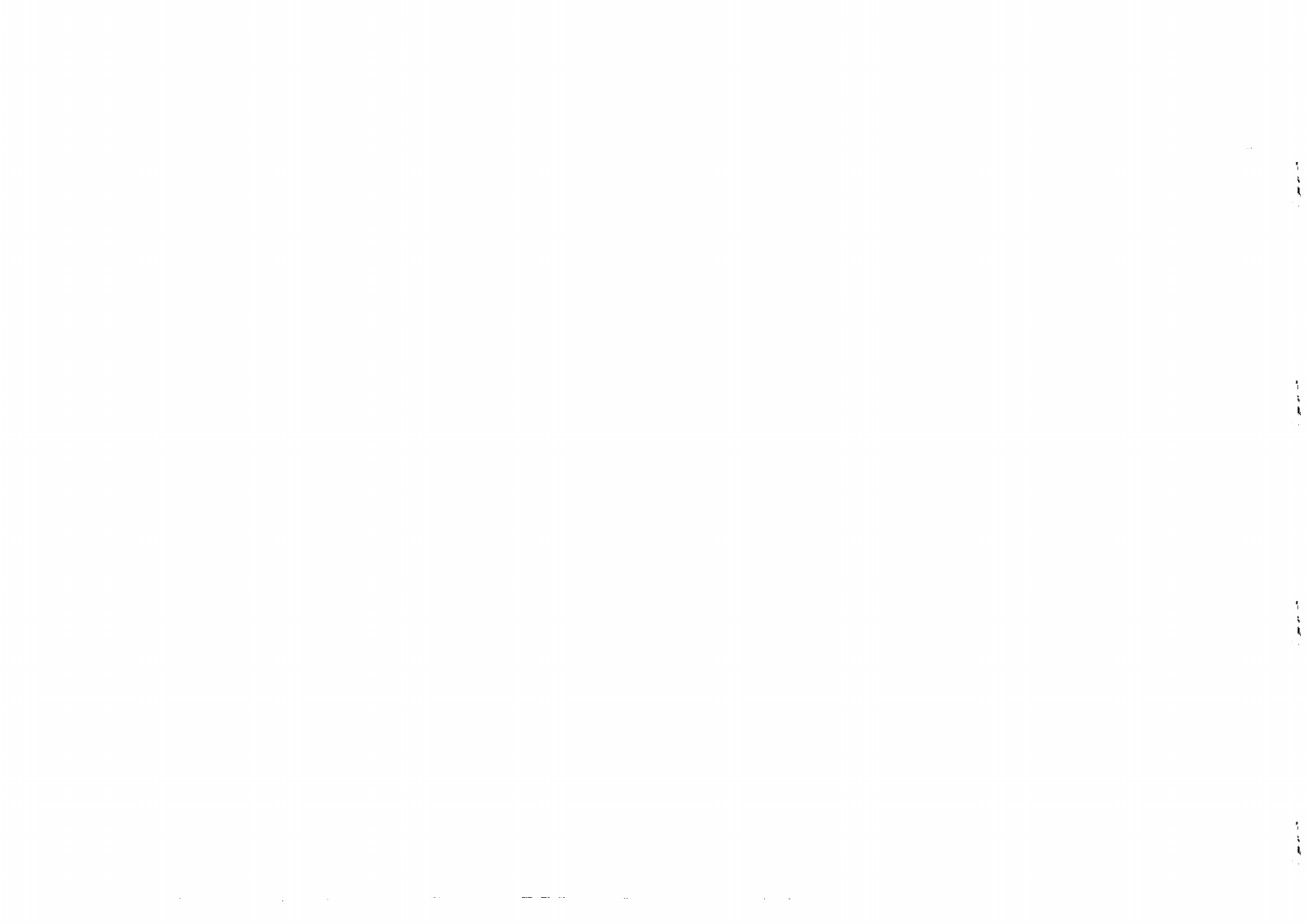Internationa] Atomic Energy Agency and United Nations Educational Scientific and Cultural, Organisation INTERNATIONAL CENTRE FOR THEORETICAL PHYSICS

INTERSITE INTERACTIONS AND SUSCEPTIBILITY IN MIXED VALENCE SYSTEMS \*

XiaO-qian Wang International School for Advanced Studies, Trieste, Italy,

Gao Lin

Department of Physics, Peking University-Beijing, People's Republic of China,

Bingjian Ni<sup>\*\*</sup> and Fu-Sui Liu\*\* International Centre for Theoretical Physics, Trieste, Italy.

#### ABSTRACT

This paper considers the effect of intersite processes on the susceptibility in mixed valence system. The method of thermodynamical perturbation used in this paper can also be generalized to study other properties of mixed valence system. The general formula of partition function of two-site interactions for the mixed valence system is given. The numerical calculations show that the intersite interaction is large enough to explain the minimum of susceptibility discovered in experiments. The different types of our theoretical curves predict that the susceptibility should exhibit a rich variety of behaviour at low temperature for various materials.

### MIRAMARE - TRIESTE October 1985

\* Submitted for publication,

\*\* On leave of absence from the Department of Physics, Peking University, Beijing, People's Republic of China.

#### I. Introduction

The problem concerning the role of interactions between f electrons located at different lattice sites in mixed valence systems has attracted considerable attention in recent years.  $1-5$  Part of the reason is the importance of seeking the mechanism of superconductivity in heavy fermion materials. In a mixed valence system where two different configurations of f electrons have nearly equal energies, the dynamic and thermodynamic properties of mixedvalence substances differ strikingly from the corresponding properties of nonmixed valence materials. The intersite interactions in mixed valence system have been emphasized to be much stronger than that in non-mixed valence system as well.

However, most of theoretical works on the thermodynamic properties have dealt only with the on-site processes.<sup>1,2</sup> In spite of some apparent successes of these calculations there remain some doubt whether it is allowed to neglect the effect of intersite processes. For example, the phenomena of appearing minimum of low-temperature susceptibility can not be interpreted by the on-site results obtained by Bringer and Lustfeld,  $\frac{1}{1}$  Ramakrishnan<sup>2</sup> et al. The obvious discrepances between the experimental and theoretical on-site results at low temperatures thus strongly suggest that interactions between different sites should play an important role at low temperatures.<sup>1</sup> For the purpose to understand, above low temperature thermodynamic properties, more information about the range of Intersite correlations are greatly needed.

-2-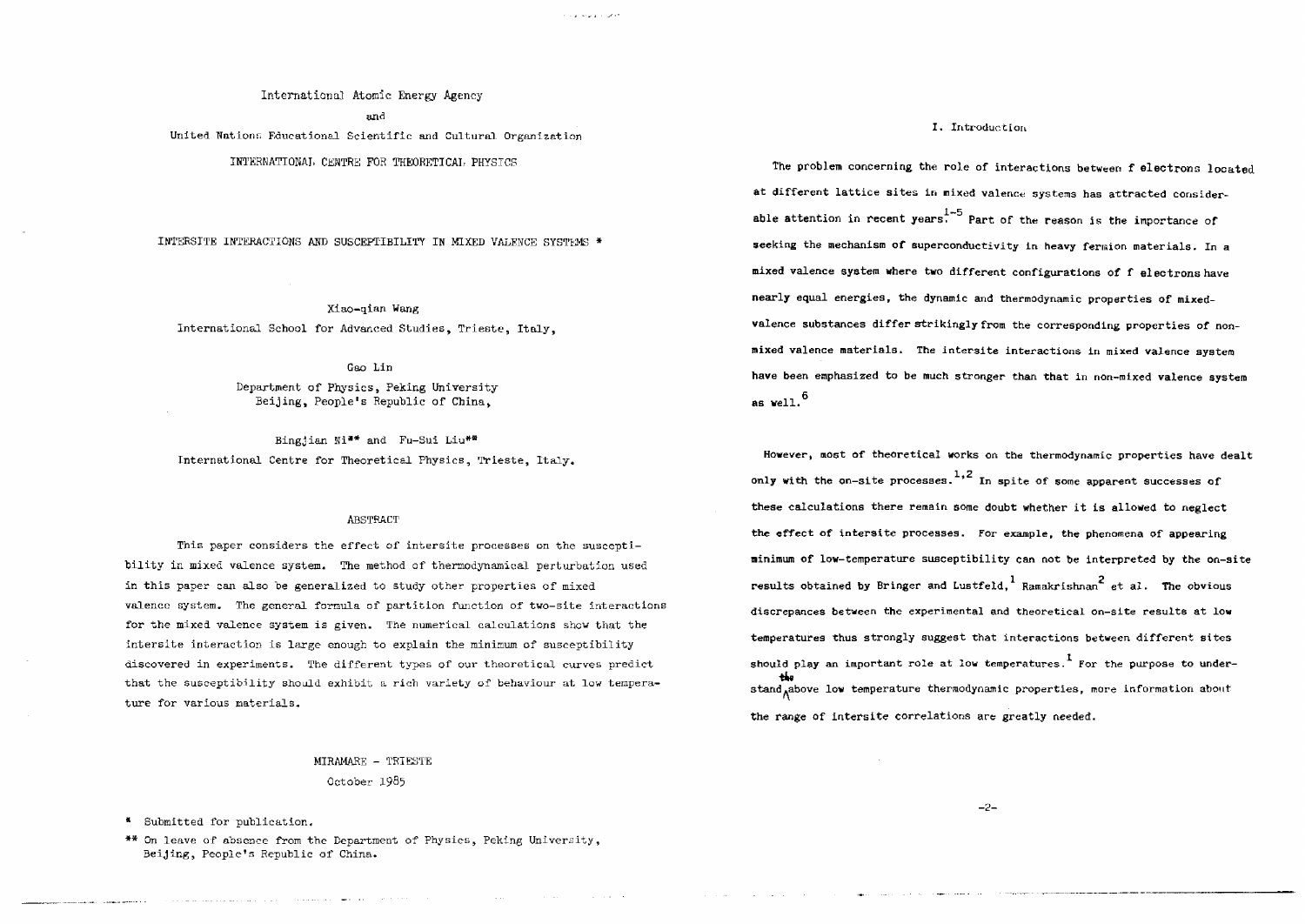In the present paper we are motived to derive the form of intersite interactions by using the thermodynamic perturbation theory for systems with strong local correlations,<sup>3</sup> then we calculate the susceptibility of intersite interactions for mixed valence system. The properties of various terms in the intersite interactions are analysed and the phenomena of appearing susceptibility minimum at low temperatures  $^4$  can be attributed to the effects of intersite interactions.

The organization of the paper is as follows: In Sec, II we derive the form of intersite interactions by using the perturbation expansion 3<br>technique developed by Keiter and Grewe. Sec. III calculate numerically the temperature dependences of the susceptibility and then use our results to analyse some available experiment phenomena. Finally, in Sec. IV we make some discussions.

#### II, Theoretical Formalisms

The intermediate valence system is comprised of two seta of electronic states: a periodic array of localized, strongly correlated, f states and the set of itinerant band states. These states interact in a way auoh that the electrons may be transferred between the two types of states. The Hamiltonian governing the system can be conveniently written down by using the transfer-operators  $\chi^{(\bm V)}_{\bm n m}$  introduced by Hubbard:

$$
H = \sum_{\mathbf{X}\sigma} \epsilon_{\mathbf{X}\sigma} d_{\mathbf{X}\sigma}^{+} d_{\mathbf{X}\sigma} + \sum_{\mathbf{Y}, \mathbf{M}} \epsilon_{\mathbf{M}} \times_{\mathbf{M}\mathbf{M}}^{(V)} + \sum_{\mathbf{Y}, \mathbf{M}} \sum_{\mathbf{Y}, \mathbf{Y}} [N_{S}^{-\frac{1}{2}} e^{i \vec{\mathbf{X}} \cdot \vec{\mathbf{X}}_{\mathbf{Y}}} V_{\vec{\mathbf{X}}} (\sigma \mathbf{M} \mathbf{M}') d_{\vec{\mathbf{X}}\sigma}^{+} \times_{\mathbf{M}\mathbf{M}'}^{(V)} + \text{H.c.}]
$$
\n(1)

-3-

where  $d_{\vec{k}}$  and  $d_{\vec{k}}^{\dagger}$ , are respectively, destruction and creation operators of an eletron with spin  $\sigma$  in the state labeled by the Bloch wave vector  $\hat{\mathbf{k}}$ ,  $V_{\hat{\mathbf{y}}}(\boldsymbol{\sigma} \mathbf{M}^{H})$  is the appropriate hybridization matrix element, N<sub>s</sub> the number of sites.

We restrict ourselves to mixed-valent substances in which one of the two different occupation of the f-shall is non-magnetic, while the other has an angular momentum J and its z-component M. All energies are those of excitations with respect to the chemical potential  $\mu$  and include the magnetic field splitting:

$$
\chi_{\sigma} = \varepsilon \chi - \frac{1}{2} \, 3 \, \mu_{\beta} \, \sigma \, 6 \tag{1}
$$

$$
m_e = E_{R_0} \tag{3}
$$

$$
E_{M_1} = E_{n_0+1} - \frac{4}{3} \mu_0 \, M \, B \tag{4}
$$

Difficulties arise in treating the hybridization (last term in Eq.(1)) by a perturbation technique since the transfer-operators  $\mathbf{X}_{\mathsf{M}\mathsf{M}^{\mathsf{H}}}^{(\mathcal{V})}$  do not obey simple Boson- or Fermion-commutation relations and Wick's theorem does not hold due to the many-body nature of the unperturbed Hamiltoniari. Using a mixed Goldstone-Feynman diagram expansion technique as developed by Keiter and Grewe, the general structure of the partition function can be written as follows:

$$
\frac{z}{z_{\bullet}} = 1 + \sum_{i} S_{i} + \sum_{\{i,j\}} (S_{i} S_{j} + S_{ij}) + \cdots
$$
 (5)

where  $S_i$  is the sum of all single site processes at site i, and  $S_i$ ; the sum of all processes involving two sites i and  $j$ ,  $S_{ijk}$  the one involving three sites  $etc.$  Without the intersite contributions,  $Z/Z<sub>a</sub>$  is just a product of single site contributions

 $-4 -$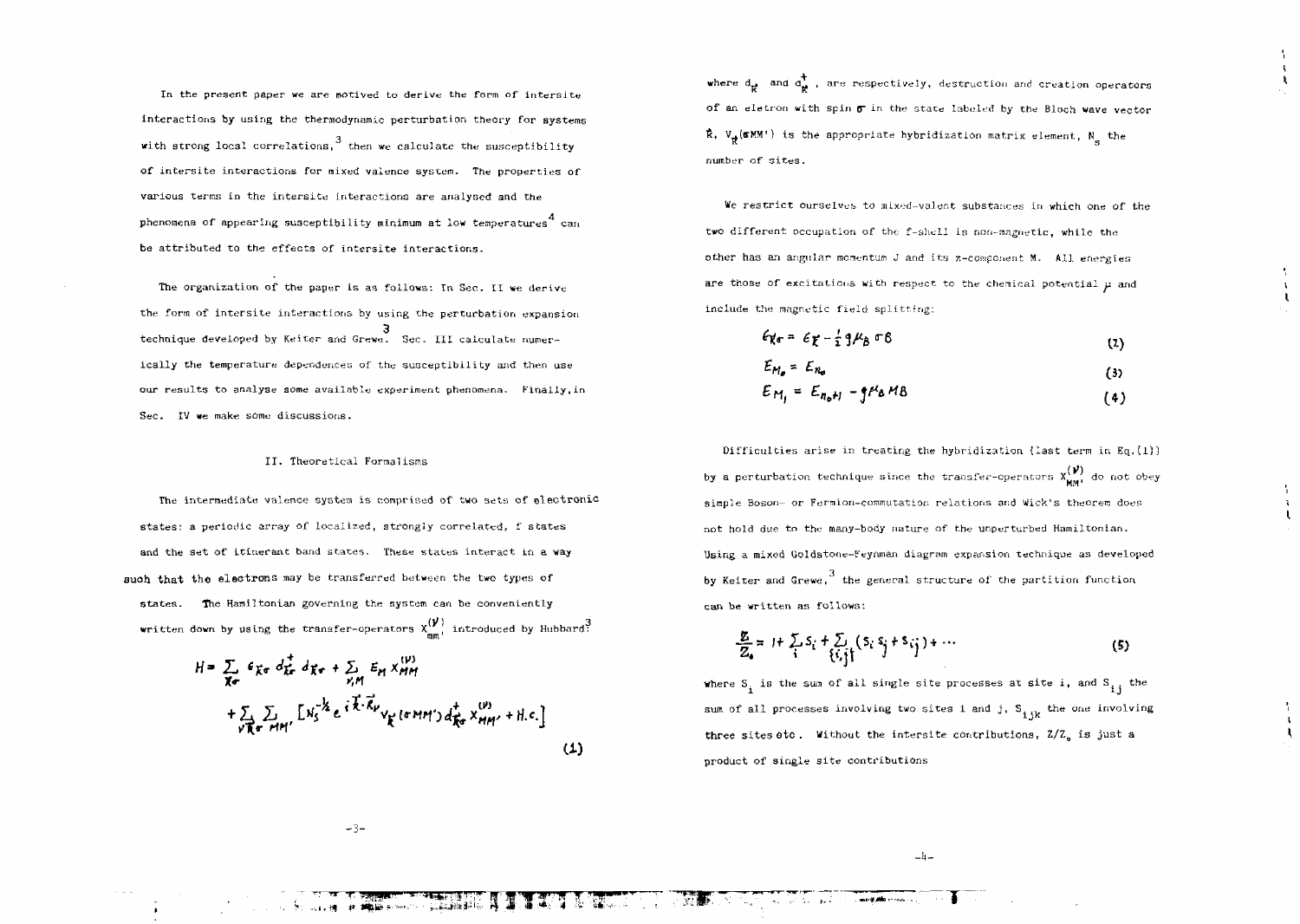$$
\frac{2^{35}}{Z_0} = 1 + \sum_i S_i + \sum_{\{i,j'\}} S_i S_j + \cdots = exp \left[ \sum_i \ln(i+S_i) \right]
$$
 (6)

With the aid of Eq. (6) we may write:

$$
\frac{Z}{Z_s} = \frac{Z^s}{Z_s} \left( 1 + \sum_{\{i,j\}} \widetilde{s_{ij}} + \sum_{\{i,j\}\{i\}} \widetilde{s_{ij}} k + \cdots \right) \qquad (7)
$$

Here

$$
\widehat{s}_{ij} = s_{ij}/(1+s_i)(1+s_j)
$$
 (8)

etc.

Analogous to the single site case, the correction due to two sites for the partition function can be obtained by means of excluded-site cummulent expansion

$$
2^{75} = 1 + \sum_{i \in j} 5_{ij} + \sum_{i \in j < k < l} \widehat{s}_{ij} 5_{k1} + \cdots
$$
  
=  $\exp \left[\sum_{i,j} n \Gamma(1 + 5_{ij})\right]$  (9)

Indirect interactions between the f eletrons at different sites via A band eletrons are generated. A f electron can be mixed into the band at a site i, propagate and then be mixed into the f shell at a different  $B_{\text{max}}$  is the first and last step both involve a factor  $V_{\text{max}}$ that the intersite interaction between the f orbitals, mediated by the band states, is of at least fourth order in the hybridization.

A corresponding diagram of two site process is shown in Fig. 1. Appropriate diagram rules can be found in the work of Keiter and Grewe.<sup>3</sup>

With the consideration of the two-site processes as shown in Fig. 2, partial summations of their contributions can be worked out. Denoting the simplest intersite processes (Fig. 1) for the partition function by  $C_{i+1}$ , the contribution is of the form:

$$
s_{ij} = c_{ij} (1 + s_{i} (1 + s_{j})
$$
 (16)

The expression of  $C_{i,j}$  can be written out straightforwardly by generizing the diagrammatic techniques of Keiter and Grewe.<sup>3</sup> Two f-Green's functions at each site connected by two band Green's functions exist in  $c_{i,i}$ :

$$
c_{ij} = -\sum_{M} \sum_{N_{0}M_{1}} \sum_{N_{1}M_{1}'} q_{M_{0}M_{1}}; m_{i}M_{0}' (\vec{R}_{ij}, i\omega_{n}) q_{M_{0}'M_{1}'}(\vec{R}_{ij}, i\omega_{n})
$$
  

$$
\times F_{M_{0}M_{1}j} m_{i}M_{0} (\vec{r}\omega_{n}) F_{M_{0}'M_{1}'}m_{i}(\vec{r}\omega_{n})
$$
 (11)

where  $G_{M_{\bullet},M_{\bullet},M_{\bullet},M_{\bullet}}(i\omega_n)$  is the band Green's function weighted by the hybridization matrix elements

$$
G_{H_0H_1; H'_1H_0}(\vec{R}_{i\cdot j}^{\dagger} \text{1} \omega_n) = N_3^{\dagger} \sum_{\vec{k}\in \mathcal{K}} V_{\vec{k}} \left( \sigma H_0 H'_1 \right) V_{\vec{k}}^{\dagger} (\sigma H'_1 H_0) e^{i \vec{k} \cdot \vec{R}_{i\cdot j}^{\dagger}} \frac{1}{\gamma \omega_n - \varepsilon_{\vec{k}\cdot n}^2}
$$
  

$$
\omega_n = (2n+1) \pi/8
$$
 are the Matsubara frequencies. (12)

The f-level Green's function, without the renormalization factor.is given by:

$$
{}^{(6)}_{H_0}H_1; H_1H_0({}^{i}\omega_n) = \frac{P_{H_0}}{2\pi i} \oint_C dz e^{-\beta z} \frac{1}{z(z+i\omega_n - \Delta)}
$$
  

$$
= (P_{H_0} + P_{H_1}) (i\omega_n - \Delta)^{-1}
$$
 (13)

where the contour encloses all singularities,

$$
\Delta = E_{H_1} - E_{H_0}
$$
 (14)

$$
P_{M_i} = e^{-\beta E_{M_i}} / Z_o
$$
 (15)

The renormalization factor

$$
\left(1-\frac{2\sum\{3\}}{\lambda_0^2}\right)_{\delta=\mathcal{E}_{\mathbf{Q}_n}}^{-1}=\frac{\Delta}{\Delta+\Gamma^2N(\mathcal{E}_F)}
$$
(16)

contributes to the final result as a constant, we neglect it in the following calculations.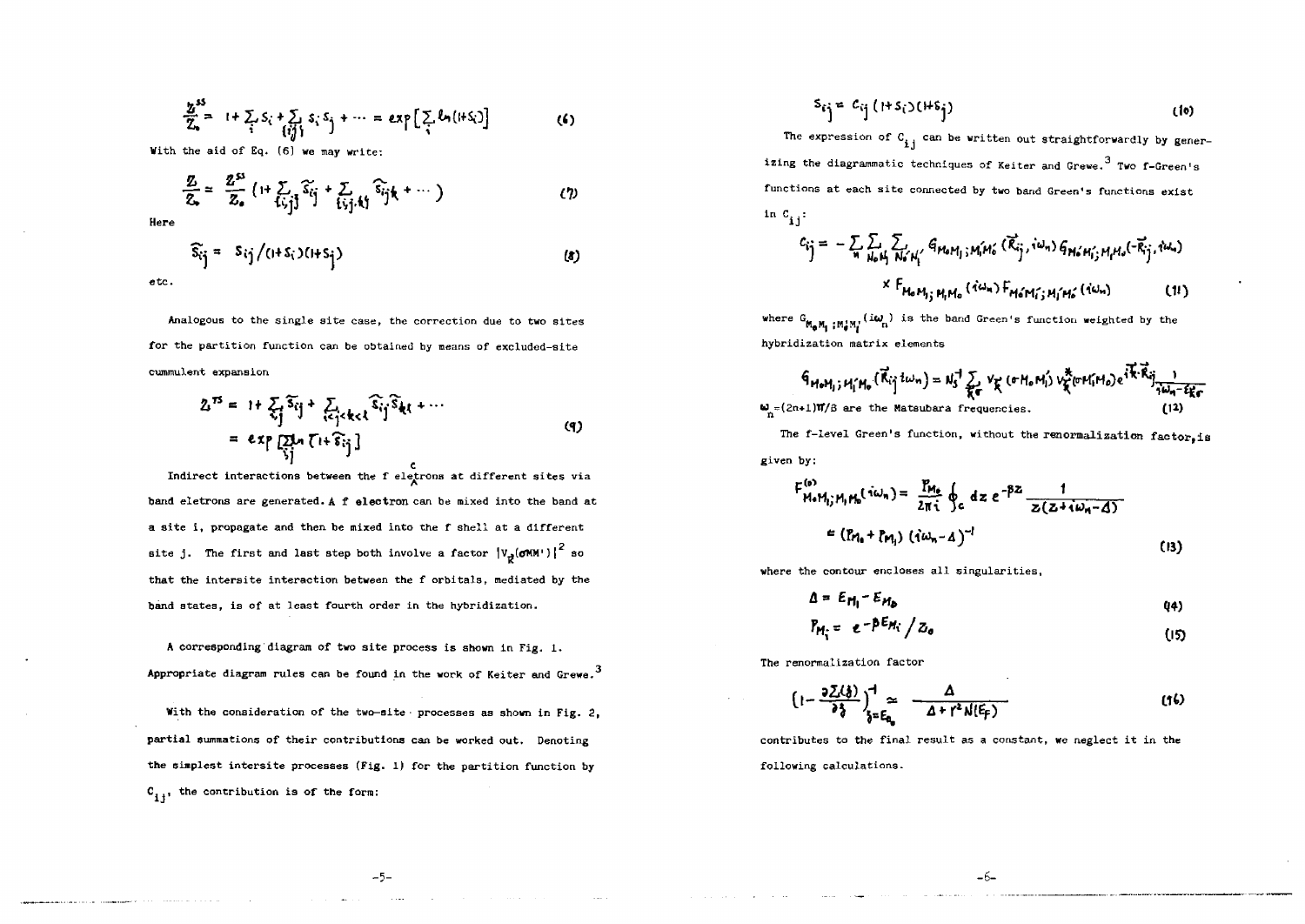With the assumption of an isotropic hybridization matrix element

$$
V_{\overline{K}}(\sigma M_{p}M_{1}) V_{\overline{K}}^{\overline{A}}(\sigma M_{1}^{\prime}M_{p}^{\prime}) V_{\overline{K}^{\prime}}^{\overline{A}}(\sigma^{\prime}M_{1}M_{p}) V_{\overline{K}^{\prime}}^{\prime}(\sigma^{\prime}M_{1}^{\prime}M_{1}^{\prime}) = \Gamma^{4} \delta_{N_{p}N_{p}^{\prime}} \delta_{N_{p}M_{1}^{\prime}} \quad (17)
$$

we perform the sum on  $\omega$ :

$$
c_{ij} = -\frac{r^4}{N_5^2} \sum_{\mathbf{N}_0 \mathbf{N}_1} (P_{\mathbf{M}_0} + P_{\mathbf{M}_1})^2 \sum_{\mathbf{K} \in \mathbf{K}' \mathbf{N}'} e^{-i(\overrightarrow{K} - \overrightarrow{K}') \cdot \overrightarrow{K}_{ij}}
$$
  

$$
\times \left\{ \frac{\beta^4 f_{\mathbf{A}}(1 - f_{\mathbf{A}})}{(\varepsilon_{K\sigma} - 4)(\varepsilon_{K'\sigma' - \mathbf{A}})} - \frac{2\beta f_{\mathbf{A}}}{(\varepsilon_{K\sigma} - 4)'(\varepsilon_{K'\sigma' - \mathbf{A}})} + \frac{2\beta f(\varepsilon_{K\sigma})}{(\varepsilon_{K\sigma} - 4)'(\varepsilon_{K'\sigma' - \varepsilon_{K\sigma}'})} \right\} \qquad (18)
$$

where  $f(x) = (exp(6x)+1)^{-1}$  is the Fermi-Dirac distribution function.

Neglecting the Zeeman term of band electrons, the contribution of the two-site processes for the partition function is:  $\sim$   $\sim$  $\overline{a}$ اقتدار وعبداهما

$$
\sum_{i,j} S'_{ij} \approx \sum_{i,j} c_{ij} = -\frac{\sum f^*}{N_3} \sum_{\xi \neq 0} \sum_{N_0 N_f} (P_{M_0} + P_{M_1})' \sum_{\xi \neq 0} e^{i(\xi - \hat{H})' \cdot \hat{R}}
$$
  

$$
\times \left\{ \frac{\beta^2 f_0 (1 - f_0)}{(\epsilon \xi - \Delta)(\epsilon \xi' - \Delta)} - \frac{\lambda \beta f_0}{(\epsilon \xi - \Delta)(\epsilon \xi' - \Delta)} + \frac{\lambda \beta f(\epsilon \xi)}{(\epsilon \xi - \Delta)^2 (\epsilon \xi' - \epsilon \xi)} \right\}
$$
(19)

The free energy density owing to the intersite interaction is then the

form:

$$
f(R) = \frac{2\Gamma^{4}}{N_{s}} \sum_{\mathbf{N} \in \mathbb{N}_{1}} (P_{H_{0}} + P_{H_{1}})^{2} \sum_{\mathbf{k}} \sum_{\mathbf{k}} e^{-i(\mathbf{k} - \mathbf{k}') \cdot \mathbf{k}}
$$
  
 
$$
\times \left\{ \frac{p f_{d}(1 - f_{d})}{(\mathcal{E}_{\mathbf{k}} - \Delta)(\mathcal{E}_{\mathbf{k}}' - \Delta)} - \frac{2 f_{d}}{(\mathcal{E}_{\mathbf{k}} - \Delta)^{2} (\mathcal{E}_{\mathbf{k}}' - \Delta)} + \frac{2 f(\mathcal{E}_{\mathbf{k}})}{(\mathcal{E}_{\mathbf{k}} - \Delta)^{2} (\mathcal{E}_{\mathbf{k}}' - \mathcal{E}_{\mathbf{k}})} \right\}
$$
(20)

The last term in the parenthesis of (20) represents a RXKY type of exchange interaction. In this process, the conduction electron interacts with f-electron at a site. Then the resulting electron-hole pair propagates to the other site and interacts once more with the f-system. This interaction dominates at the Zero-temperature limit:

$$
f(R) \stackrel{T \ge 0}{\longrightarrow} - \frac{q \mu_1 r^4}{\mu_1 \mu^3} F\left(\frac{A}{\mu_1}, \kappa\right) \tag{21}
$$

 $\label{eq:2.1} \mathcal{L}(\mathcal{F})=\mathcal{L}(\mathcal{F})\quad \text{and} \quad \mathcal{L}(\mathcal{F})=\mathcal{L}(\mathcal{F})\quad \text{and} \quad \mathcal{L}(\mathcal{F})=\mathcal{L}(\mathcal{F})\quad \text{and} \quad \mathcal{L}(\mathcal{F})=\mathcal{L}(\mathcal{F})\quad \text{and} \quad \mathcal{L}(\mathcal{F})=\mathcal{L}(\mathcal{F})\quad \text{and} \quad \mathcal{L}(\mathcal{F})=\mathcal{L}(\mathcal{F})\quad \text{and} \quad \mathcal{L}(\mathcal{F})=\$ 

 $\frac{1}{2} \left( \frac{1}{2} \left( \frac{1}{2} \left( \frac{1}{2} \left( \frac{1}{2} \left( \frac{1}{2} \left( \frac{1}{2} \right) \right) - \frac{1}{2} \left( \frac{1}{2} \left( \frac{1}{2} \right) \right) \right) \right) \right) - \frac{1}{2} \left( \frac{1}{2} \left( \frac{1}{2} \left( \frac{1}{2} \left( \frac{1}{2} \right) - \frac{1}{2} \left( \frac{1}{2} \right) \right) \right) \right)$ 

where  $\mathsf{d}$ -2 $\mathsf{k}_\mathsf{F}$ R and

$$
f\left(\frac{\Delta}{\mu},\alpha\right) = \frac{16\pi^3}{\alpha^2}\int_0^1 d\alpha \frac{\alpha \sin(\alpha \alpha)}{\left[\alpha^2 - (1 + 4/\mu)\right]^2}
$$
 (22)

If  $2k_{\rm F}R\Delta/\mu\gg 1$ , then

$$
f(\vec{x}) = \frac{q \pi \mu_s r^4}{\mu a^2} \cdot \frac{c \cos \alpha}{\alpha^3} \tag{23}
$$

we obtain the usual RKKY behavior.

If 
$$
2k_{F}R \Delta/\mu \ll 1
$$
, then

$$
f(R) = -\frac{4 \pi N_S Y^4}{\mu^2 \Delta} - \frac{S I^2 R}{\alpha^2}
$$
 (2A)

 $\mathbf{I}$ 

 $\ddot{\phantom{1}}$  $\mathbf{I}$ 

Therefore in the mixed valence case  $(2k_{\rm g}BA/(n\ll 1))$ , the corresponding interaction is of longer range then the usual RKKY one. This result agrees with Tsvelik.<sup>5</sup>

At finite temperatures, the contributions of intersite interactions to the free energy can be evaluated with the aid of contour integrals. Starting from Eq. (20), we perform the  $\vec{R}$  summation first. The result is:

$$
f(R) = \frac{2V^2 \gamma^6 k_E^2}{(2\pi)^3 k_S \mu R^2} \sum_{N_0, N_1} (P_{M_0} + P_{M_1})^2 \int_0^{\infty} k dk \sin kR
$$
  

$$
\left\{ \frac{\beta f_A (1 - f_A) \cos \bar{k}_F R}{\mathcal{E}_K - \Delta} - \frac{2 f_A \cos \bar{k}_F R}{(\mathcal{E}_K - \Delta)^2} + \frac{2 f(\mathcal{E}_K) \cos kR}{(\mathcal{E}_K - \Delta)^2} \right\}
$$
(25)

where the following dispersion relation has been assumed:

$$
\mathcal{E}_{\vec{k}} = \frac{h^2 k^2}{2m} - \mu
$$

 $\alpha$  ,  $\beta$  ,  $\alpha$  ,  $\beta$  ,  $\alpha$ 

where  $\mu$  is the chemical potential at T=OK.

Similar to the  $\vec{k}$ ' summation, we next derive the  $\vec{k}$  summation. The contribution of second order poles at  $\mathbf{\xi}_{\xi} = \mathbf{\Delta}$  can be obtained by consider-

**Contract**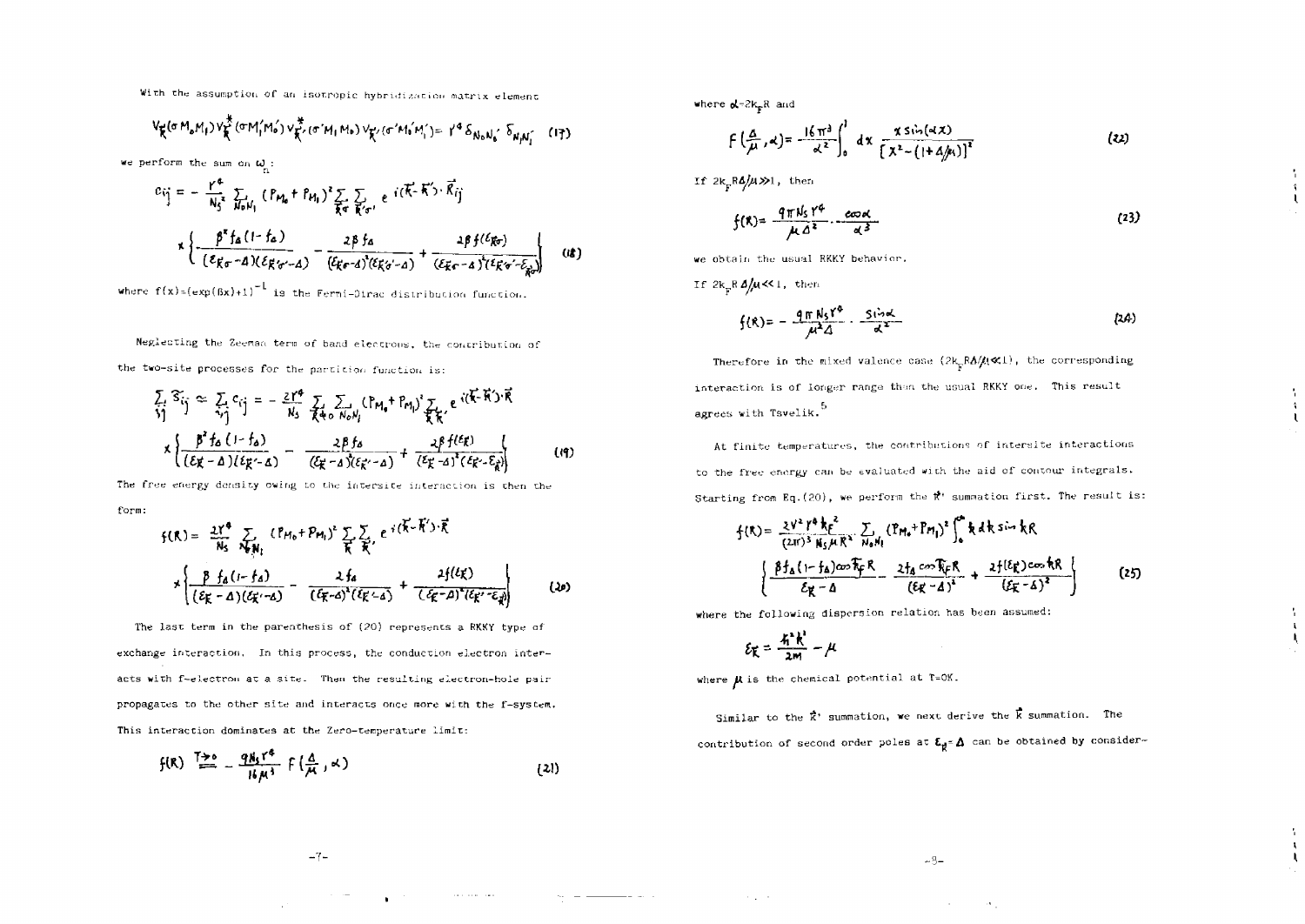ing the last two terms altogether. Hence

$$
f(R) = -\frac{q\pi^2 \gamma^4 M_S}{4\mu^2 \kappa^2} \sum_{N_0 N_j} (P_{M_0} + P_{M_j})^2
$$
  

$$
= \frac{x \left\{ \beta f_{\alpha} (1 - f_{\alpha}) (1 + \cos 2) + R k_F^2 f_{\alpha} \sin 2 \pi / \mu \hat{k}_F - G(d, \mu, \kappa) \right\} }{(2\pi)}
$$

where

$$
\mathcal{F}_{F} = \frac{k}{2\pi} (1 + \frac{4}{\pi})^{\frac{1}{2}}, \qquad \mathcal{X} = 2\mathcal{F}_{F}R
$$
\n(28)  
\n
$$
G(a_{1}\mu, \mu) \approx \sum_{\omega_{n}} exp\left[\kappa(\text{sign}(\omega_{n}) - |\omega_{n}|/2\beta\mu\right] (\text{i}\omega_{n} - \Delta)^{-2}
$$
\n
$$
= -\frac{\beta^{2}}{2\pi^{2}} exp\left(-\pi\alpha/\mu\mu\right) Re\left(e^{\text{i}\alpha} \sum_{n=0}^{\infty} \frac{exp(-n\pi\alpha/\beta\mu)}{(n+\frac{1}{2} + \beta\alpha/\pi\tau)^{2}}\right) (29)
$$

As in Ref. 3, the last sum in  $(29)$  can be expressed in terms of the doubly generalized zeta-function, giving the temperature damping of the RKKY type of exchange interaction.

The first two terms in Eq. (27), contributed from the poles at  $\mathbf{\xi}_{\mathbf{r}} \geq \mathbf{\Delta}$ , represent a superexchange interaction. In these processes, an electron is transfered from the conduction band into a singly occupied localized f orbital with different spin state because of the restrictions of Pauli exclusion principle. Then the generated hole in the conduction band interacts with the f electrons at another site. Finally the electron at the first site hops out of the doubly occupied f orbital. Thus the process is mediated from the first spin,by the opposite spin hole created in the conduction band, to the second site. This is an interaction peculiar to the mixed valence systems.

#### In, Calculations

In this section we discuss the contribution of two-site interactions to the susceptibility  $\chi^\mathrm{TS}.$  . Before giving our calculation results, we .

would like briefly conclude some features from the known experimental results.

Generally speaking, the behavior of the susceptibilities at high temperatures is easily understood by the Curie-Weiss law. For most of experimental curves, when temperature goes down to about 100K, a peak appears (maximum), then the curve bends down. And  $\sharp$  may show a minimum at low temperatures, making a trough in curve (see Fig. 3) . 4 Some of curves show another maximum at very low temperature. The first maximum can be explained by the on-site theory. But the nature of the low—temperature minimum (and maximum) still remains hidden.

For the purpose to explain the phenomena, we calculate  $\chi^{\text{TS}}$  by taking the second deriative to free energy with respect to the magnetic field  $B<sub>z</sub>$ 

$$
\chi = \beta^{-1} \cdot \frac{3^3 \ln 7}{3 \beta^4} \bigg|_{\beta = 0} = \chi^{55} + \chi^{75} + \cdots
$$
 (30)

For a cubic lattice of mixed valence system, with the nearest neighbor approximation, we get

$$
\chi^{TS} = -\sum_{\vec{k}\in\sigma} \frac{\partial^{2} f(R)}{\partial B^{2}}|_{B=0} = (4\pi^{2}Y^{4}N_{3}J(JH)(2JH))\hat{J}^{2}\mu_{B}^{2}/2\mu\alpha^{2})
$$
\n
$$
x\left\{2\beta^{3}[V(H+2V)/(H+2JH)V)^{2} - V(H+V)/(H(2JH)V)^{3}]\right\}.
$$
\n
$$
x\left\{f_{a}(1-f_{a})(1+cos\vec{x})+R^{a}k_{\vec{p}}^{2}sin\vec{x}/\mu_{\vec{q}}^{2}f_{\vec{q}} + F_{1}\right\}
$$
\n
$$
+ 2\beta^{2}[V(H+V)/(H(2JH)V)^{3}]\cdot\left[\beta f_{a}(1-f_{a})(1-2f_{a})(1+cos\vec{x})\right]
$$
\n
$$
+ \alpha f_{a}(1-f_{a})k_{\vec{p}}sin\vec{x}/\mu_{\vec{q}}^{2}f_{\vec{p}} - R^{a}k_{\vec{p}}^{2}f_{a}sin\vec{x}/\beta\mu^{2}k_{\vec{p}}^{2} + R^{a}k_{\vec{p}}^{2}f_{a}sin\vec{x}/2\beta\mu^{3}k_{\vec{p}}^{3} + F_{2}\right]
$$
\n
$$
+ B\left\{ (H+V)^{2}/(H+2JH)V)^{3}\right\} \cdot \left\{ \beta^{4}f_{a}(1-f_{a})(1-f_{a}+6f_{a}^{2}) (1+cos\vec{x}) \right\}
$$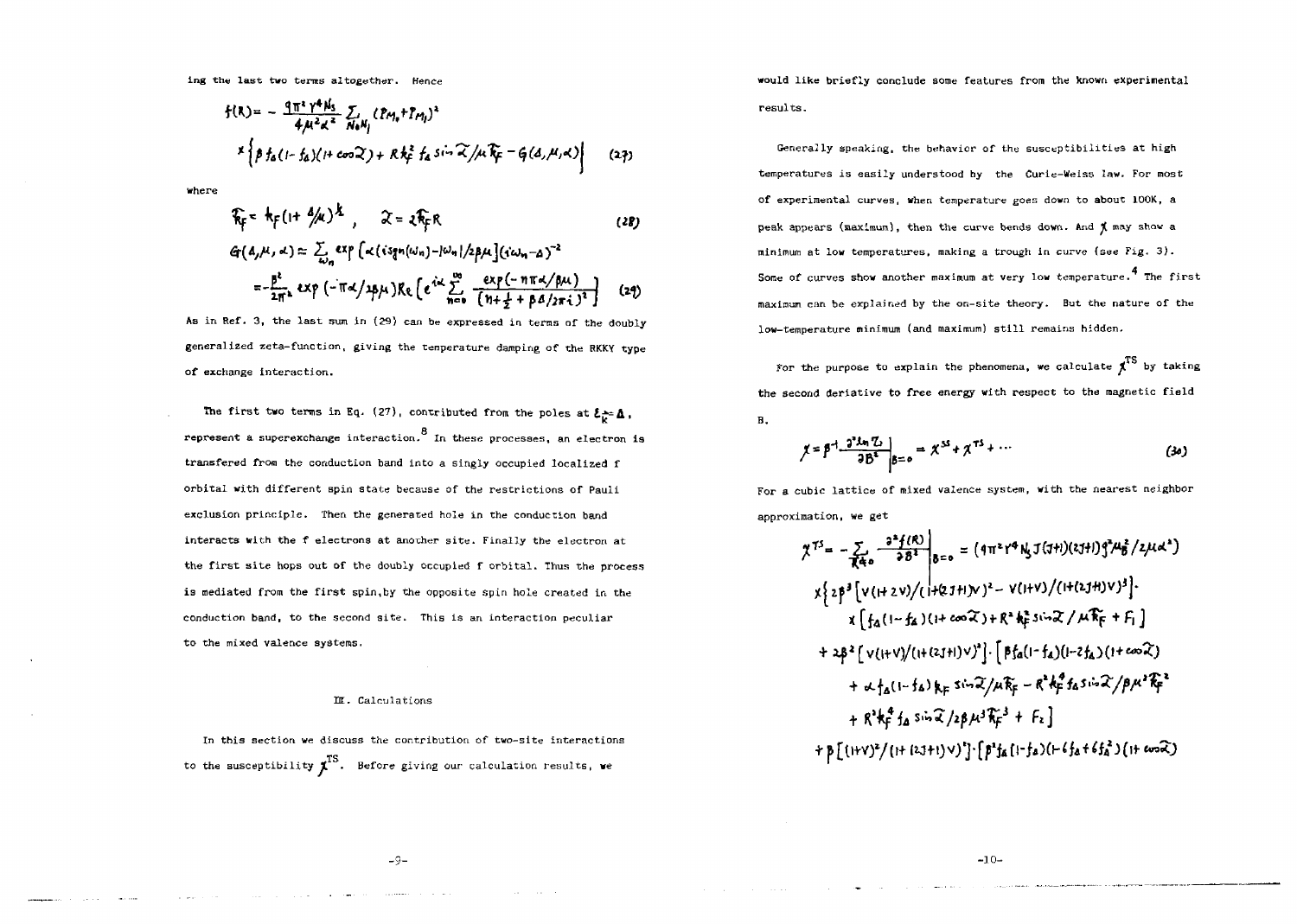$$
+3Rk_{F}^{a} f_{a}(1-f_{a})sin\overline{\alpha}/2\mu^{2}k_{F}^{3}-R^{3}k_{F}^{6} f_{a}sin\overline{\alpha}/\beta\mu^{2}k_{F}^{2}
$$
  

$$
-3R^{2}k_{F}^{6} f_{a} cos\overline{\alpha}/2\beta\mu^{3}k_{F}^{a}+3Rk_{F}^{6} f_{a} sin\overline{\alpha}/4\beta\mu^{3}k_{F}^{5}
$$
  

$$
+F_{3}\right]
$$
(31)

where

$$
V = e^{-\beta A}
$$
  
\n
$$
F_1 = \frac{1}{2\pi^2 \sum_{n=0}^{\infty} exp \left( (n + \frac{1}{2}) \pi \alpha / \beta \mu \right) \left[ (n + \frac{1}{2})^2 + (\beta \alpha / 2\pi)^2 \right]^{-2}
$$
  
\n
$$
\times \left\{ \left[ (n + \frac{1}{2})^2 - (\beta \alpha / 2\pi)^2 \right] cos \alpha + \beta \alpha (n + \frac{1}{2}) sin^2 \alpha / \pi \right\}
$$
  
\n
$$
F_2 = \frac{\beta}{\pi} \sum_{n=0}^{\infty} exp \left( (n + \frac{1}{2}) \pi \alpha / \beta \mu \right) \left[ (n + \frac{1}{2})^2 + (\beta \alpha / 2\pi)^2 \right]^{-3}
$$
  
\n
$$
\times \left\{ \beta a \left[ (n + \frac{1}{2})^2 - (\beta \alpha / 2\pi)^2 \right] cos \alpha / 2\pi + 2 (\beta \alpha / 2\pi)^2 (n + \frac{1}{2}) sin \alpha \right\}
$$
  
\n
$$
+ \left[ (n + \frac{1}{2})^2 + (\beta \alpha / 2\pi)^2 \right] \left( \frac{\beta d}{2\pi} cos \alpha - (n + \frac{1}{2}) sin \alpha \right)
$$
  
\n
$$
F_3 = \frac{\beta^2}{4\pi^2 \theta} \sum_{n=0}^{\infty} exp \left( (n + \frac{1}{2}) \pi \alpha / \beta \mu \right) \left\{ - cos \alpha / (n + \frac{1}{2})^2 + (\beta \alpha / 2\pi)^2 \right\}^2
$$
  
\n
$$
+ \frac{12 \beta^2 / 2\pi}{((n + \frac{1}{2})^2 + (\beta \alpha / \pi)^2)^2} \left( \frac{[(n + \frac{1}{2})^2 - (\frac{\beta \alpha}{2\pi})^2]}{cos \alpha + \frac{\beta \alpha}{\pi} (n + \frac{1}{2})^2 + \beta \alpha / 2\pi} \right)
$$
  
\n
$$
+ \frac{2}{((n + \frac{1}{2})^2 + (\beta \alpha / 2\pi)^2)^3} \left\{ 5(\frac{\beta \alpha}{2\pi})^2 cos \alpha - (n + \frac{1}{2})^2 cos \alpha - 4 \frac{\
$$

Through numerical calculations we have got a series of theoretical curves with different parameters. The four typical ones are shown in Fig. 4 a,b,c,d respectively. The contributions from the RKKY interaction and the superexchange interaction have been drawn seperately. The superexchange interaction contributes to the susceptibility a single peak at  $T \sim \Delta/3 \frac{1}{N_c}$ , while that of the RKKY interaction exhibit one or two peaks. The sign of  $\texttt{\^{TS}}$  depends on the value of  $\texttt{\^{d}}$  and the order of magnitude of  $\chi^{\rm TS}$  has been found big enough to explain the minimum or maximum of low-temperature susceptibility.

lt is clear from the computed peak and valley structures shown in Fig. 4a-d, in combination with on-site results, there may exist maximum or minimum in the susceptibility, as already observed in experiments. We found that the discrepances between the experiments and the single site theory can be removed if the two-site contributions had been taken into consideration. For example, the satisfactory explanation of the low-temperature susceptibility of YbCuAl<sup>1</sup> can be achieved by adding the contribution of  $\textstyle{\chi^\text{TS}}$  with the type shown in Fig. 4c into the on-site results obtained by Bringer and Lustfeld.<sup>1</sup> We think that the peak and trough structures shown in Fig. 4a,4b and Fig. 4d may also corresponds to those observed in experiments<sup>4</sup> if the variation of on-site contributions is flat at low temperatures. The direct comparison of the present theory with experiments can be made if the on-site contributions have also been calculated in the meantime. Unfortunately we have not made the calculation, but at least we have shown that the low-temperature susceptibility can be well-described by taking into consideration ature susceptibility can be well-described by taking into consideration into consideration into consideration

#### IV. Discussions

This work is undertaken to get some insight into the nature of the intersite interactions in the mixed valence compounds. We have considered the contributions of the processes shown in Fig. 1 and Fig. 2. These processes, according to the viewpoint of 1/N expansion, are proportional to 1/N, where M=2J+1. The more complicated two-site processes as shown in Fig. 5 and multisite processes as displayed in Fig. 6 are of higher order( $N^{-2}$ , $N^{-3}$ , ...), therefore we neglect their contributions.

-li-

 $-12-$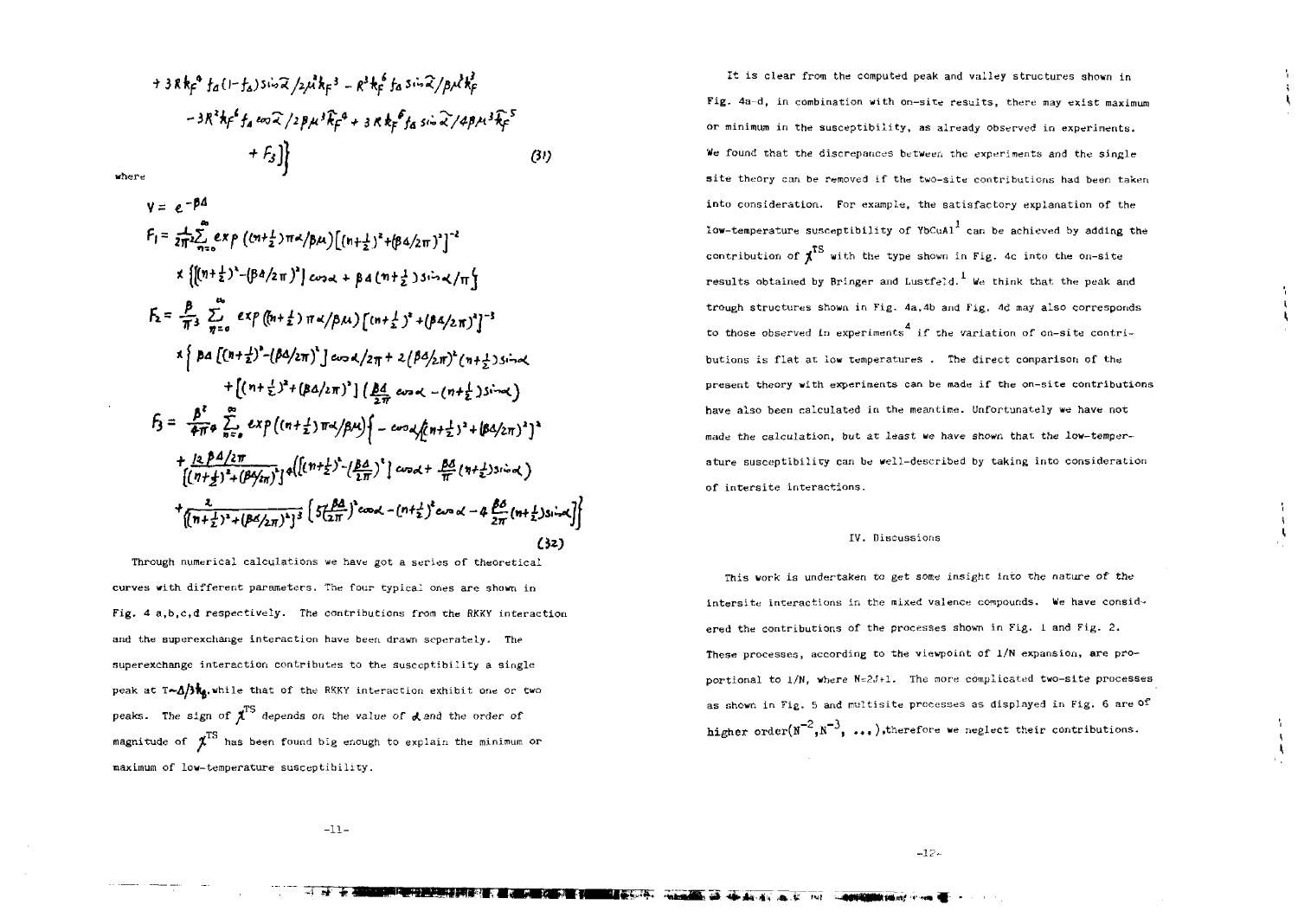**The consideration with these processes as well as** the **anisotropy<sup>o</sup> f the** hybridization matrix elements would be interesting for further studies.

The phenomena of the minimum of low-temperature susceptibility has been explained due to intersite interactions. We note that the lowtemperature susceptibility of mixed valence compounds should exhibit a rich variety of behavior. Since the 1-dimension RKKY interactions in mixed valence compounds has been shown to be much stronger than that of 3-dimension, we expect the effects of intersite interactions would be stronger and interesting in the 1-dimension case.

It should be emphasized that the minimum susceptibility is only a specific example showing the importance of the intersite interactions, We have noted that in many other thermodynamic and transport properties there also exist some interesting phenomena in mixed valence compounds. We believe that considering the effects of intersite interactions should be conducive to understand these phenomena. Although our main concern has been the susceptibility of intersite interaction, it should be straightforward to calculate other thermodynamic quantities from the expressions for the general formula of partition function given in this paper.

It should be emphasized once more that the intersite interactions in mixed-valent compounds is much stronger than that in non-mixed valent materials since the conduction electrons which propagate between different sites can carry and transmit more information due to the hybridization processes. Even in the case  $T_{\mathbf{Y}}$ , where  $T_{\mathbf{Y}}$  is the Kondo temperature, the RKKY interaction is still exist. Although under the condition the

**ion magnetic moment is screened by electron cloud in average, owing to the loose structure of the cloud, the magnetic ions in the neighborhood are** still affected by the RKKY interaction. The  $T_V$  has found to be decreased by the RKKY interaction as well. <sup>6</sup> In other words, the RKKY interaction will **influence the spin-flip processes.**

It is worth noting that the recent experimental curves of  $\chi$  for samples  $ZrIr_2$  and  $ZrOs_2$  with impurities Pr also show the similar behavior as our **theoretical curves! Fig. 4b and Fig. 4d, Our theory is available for the case of impurities and thus the above mentioned experimental phenomena can be interpreted by our present theory.**

#### ACKNOWI.fi I) GMENTS

We are grateful for helpful discussions with Professor Lu Dong. One of the authors  $(X, Q, W)$  would like to thank Professor P. Budinich for his kind hospitality at the International School for Advanced Studies, Trieste. He is also grateful for the encouragement of Professor E. Tosatti and Professor. Z.Z. Gan. Two of the authors (B.N.) **and** (F.S.L.) would like to thank Professor Abdus Salam, the International Atomic Energy Agency and OHESCO for hospitality at the International Centre for Theoretical Physics, Trieste.

 $-11-$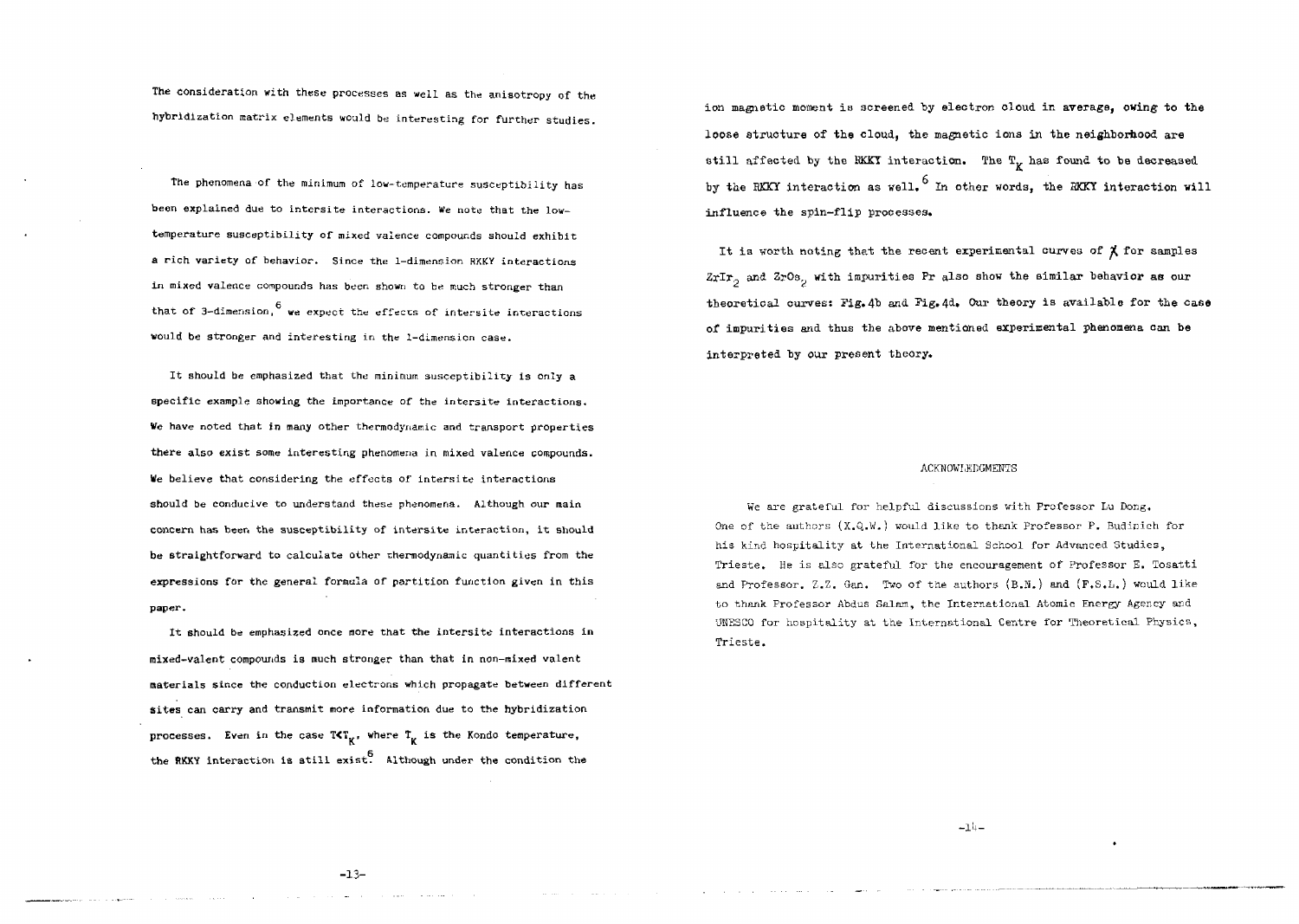#### Figure Captions

References

- 1. A.Bringer and H.Lustfeld, Z. Phys.,822,213(1977}. H.Lustfeld and A.Bringer, Solid St. Commun. 28,119(1978).
- 2. T.V.Ramakrishnan, in Proceeding of the International Confrence on Valence Fluctuation in Solids. Santa Barbara,1981, edited by L.Falicof, W.Hanke, and M.B.Maple.
- 3. N. Greve and H. Keiter, Phys. Rev. B2I4, *hk20* (1981), H. Keiter and G. Morandi, Phys. Reports, 109, 227 (1984).
- *h.* Jon Lawrence and M.T. Beal-Monod, Valence Fluctuations in Solids Eds., L. Falikov et al. (North-Holland, 1981), 53.
- 5. A.M.Tsvelik, Zh. Ekcp. Teor. Fiz.,76,2260(1979).
- 6. Fu-sui Liu, Gao Lin and Lin Zong-han, (submitted for publication)
- 7. Y.Tsay and M.Klein, Phys. Rev., B7,352(1973);Bll,318(1975).
- 8. P.S.Riseborough, Solid St. Commun. 55,755(1985).
- 9. A.Setarski et al, Z. Phys. B-Condensed Matter 61,177(1985)

Fig. 1 Indirect interactions between the f electrons at different sites via band electrons.

Fig. 2 Henormalized indirect interaction between the f electrons at different sites via band electrons.

Fig. 3 Experimental susceptibility curves.(Reproduced from Ref. 4)

Fig. 4 The temperature dependences of susceptibility coming from contributions of intersite interaction. The solid line is the contribution of RKKY. The dashed line is the contribution of superexchange interaction. The dotted-dashed line is the contribution of combination of RKKY and superexchange interactions. The parameters used in calculations are the following:

 $\mathbf{I}_i$  $\Lambda$ 

Fig. 4a 
$$
k = 13.0
$$
;  $\Delta/k_B = 20K_j$   $\mu = 2eV_j$   $J = 7/z$ ,  $1/k_B = 100K$   
Fig. 4b  $k = 12.5$ ;  $\Delta/k_B = 30K_j$   $\mu = 5eV_j$   $J = 7/z_j$   $1/k_B = 30K$   
Fig. 4c  $k = 20.0$ ;  $\Delta/k_B = 10K_j$   $\mu = 5eV_j$   $J = 5/z_j$   $\frac{1}{2}k_B = 30K$   
Fig. 4d  $k = 15.0$   $j$   $\Delta/k_B = 30K_j$   $\mu = 5eV_j$   $J = 5/z_j$   $\frac{1}{2}k_B = 150K$ 

- Fig. 5 Diagrams representing more complicated two-site processes which is of higher order than l/N.
- **Fig.** 6 Diagrams representing multisite processes which is **of higher order** than  $1/N$ .

 $\bullet$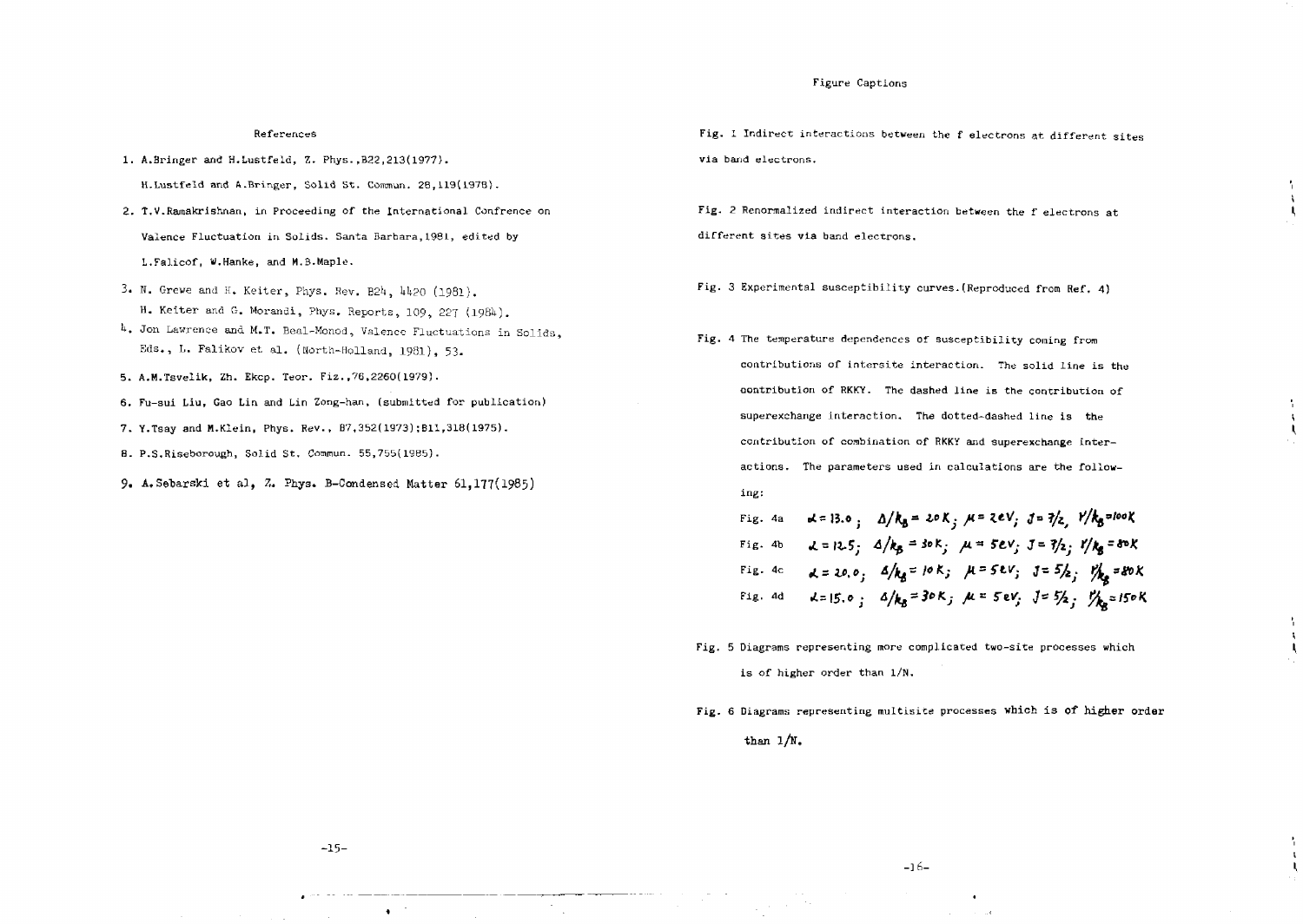



 $\bar{A}$ 

 $\Delta$ 

 $\mathbf{z}$ 







 $\infty$ 





**-17 -**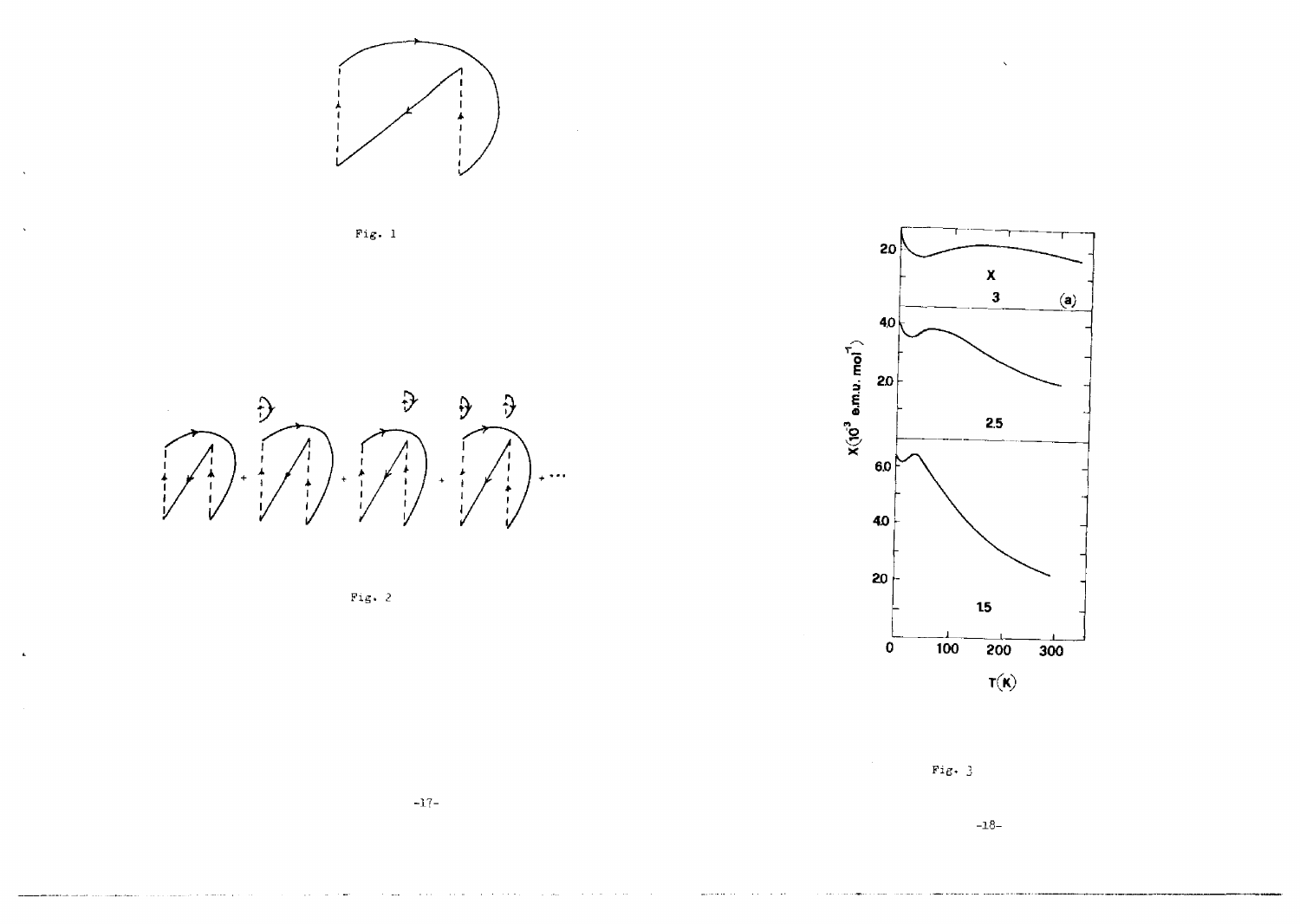

 $Fig. 4(a)$ 



 $\frac{1}{2}$ Å

 $\Lambda$  .

 $\frac{3}{4}$ 

 $\mathcal{V}$ 

 $\frac{3}{4}$ 

A.  $\frac{4}{3}$ 

 $\frac{1}{50}$ 

 $-19-$ 

 $-20-$ 

 $\blacksquare$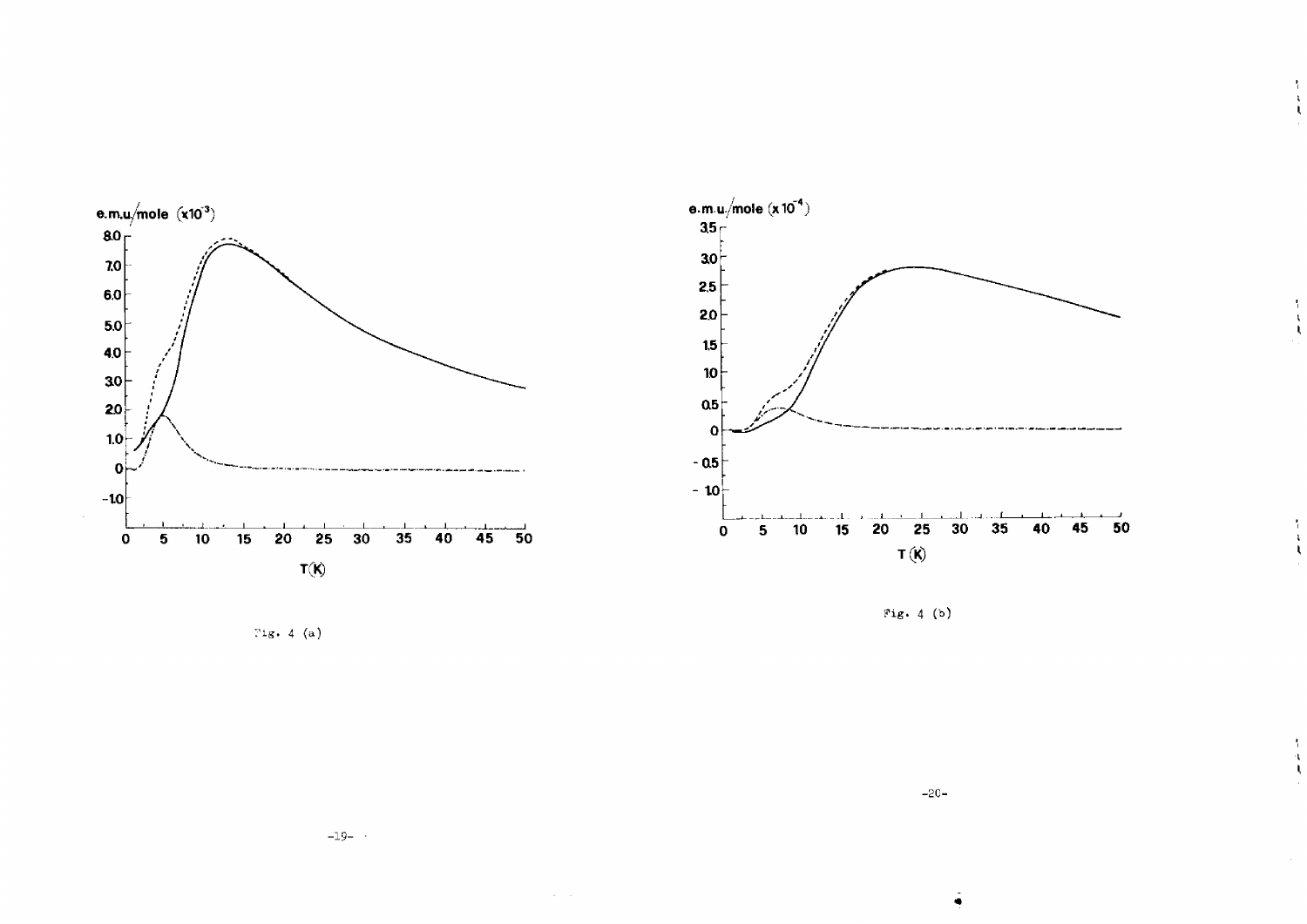

Fig. 4 (c)

 $\sim$ 

 $\bar{z}$ 

Fig 4 (d)